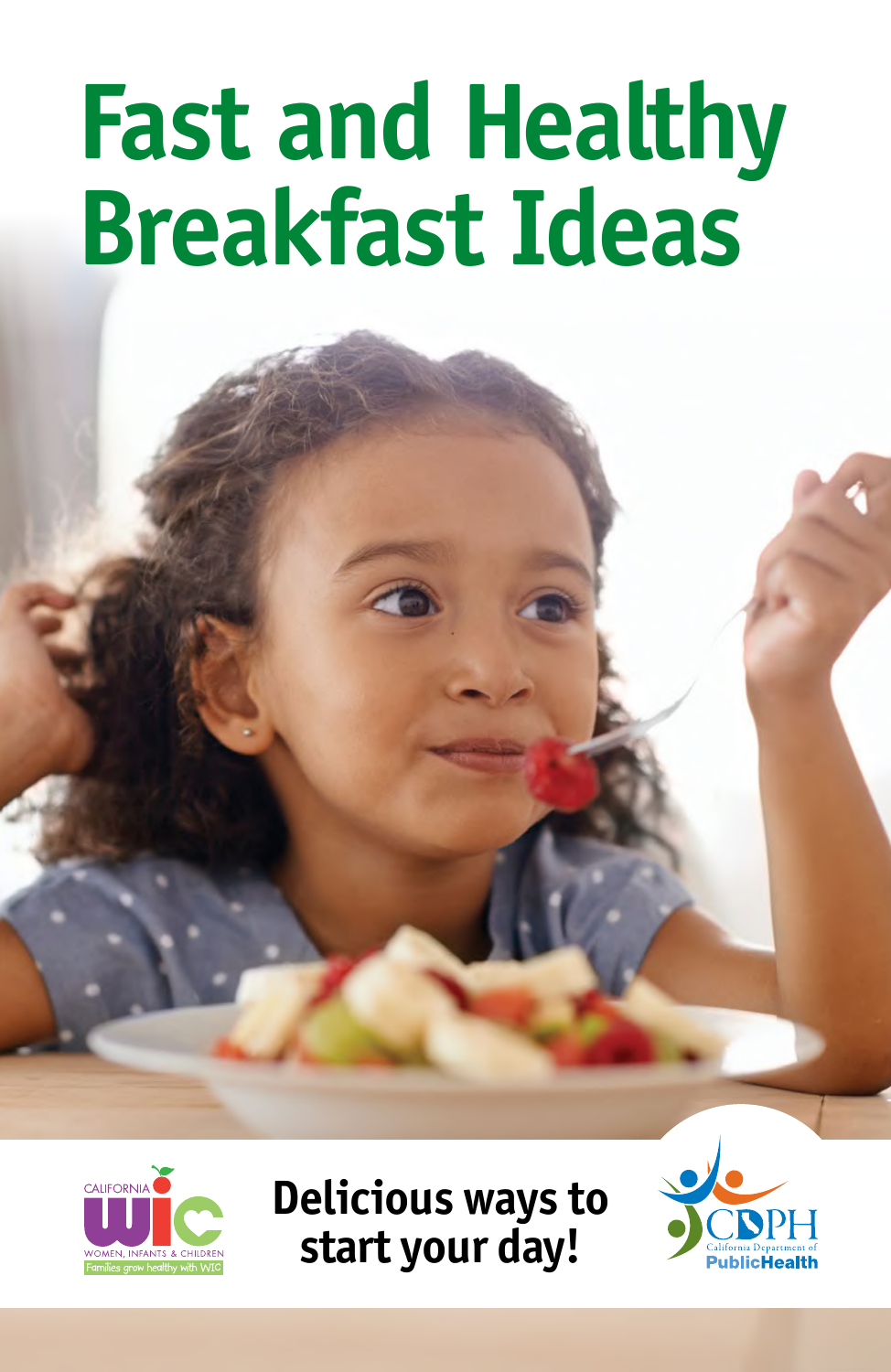### **Breakfast is important for everyone, especially for kids!**

- Kids who eat a healthy breakfast are less likely to become overweight.
- They have more energy and do better in school.

### **Make breakfast in just a few minutes!**



**Corn tortilla Beans Beans Queso fresco** 

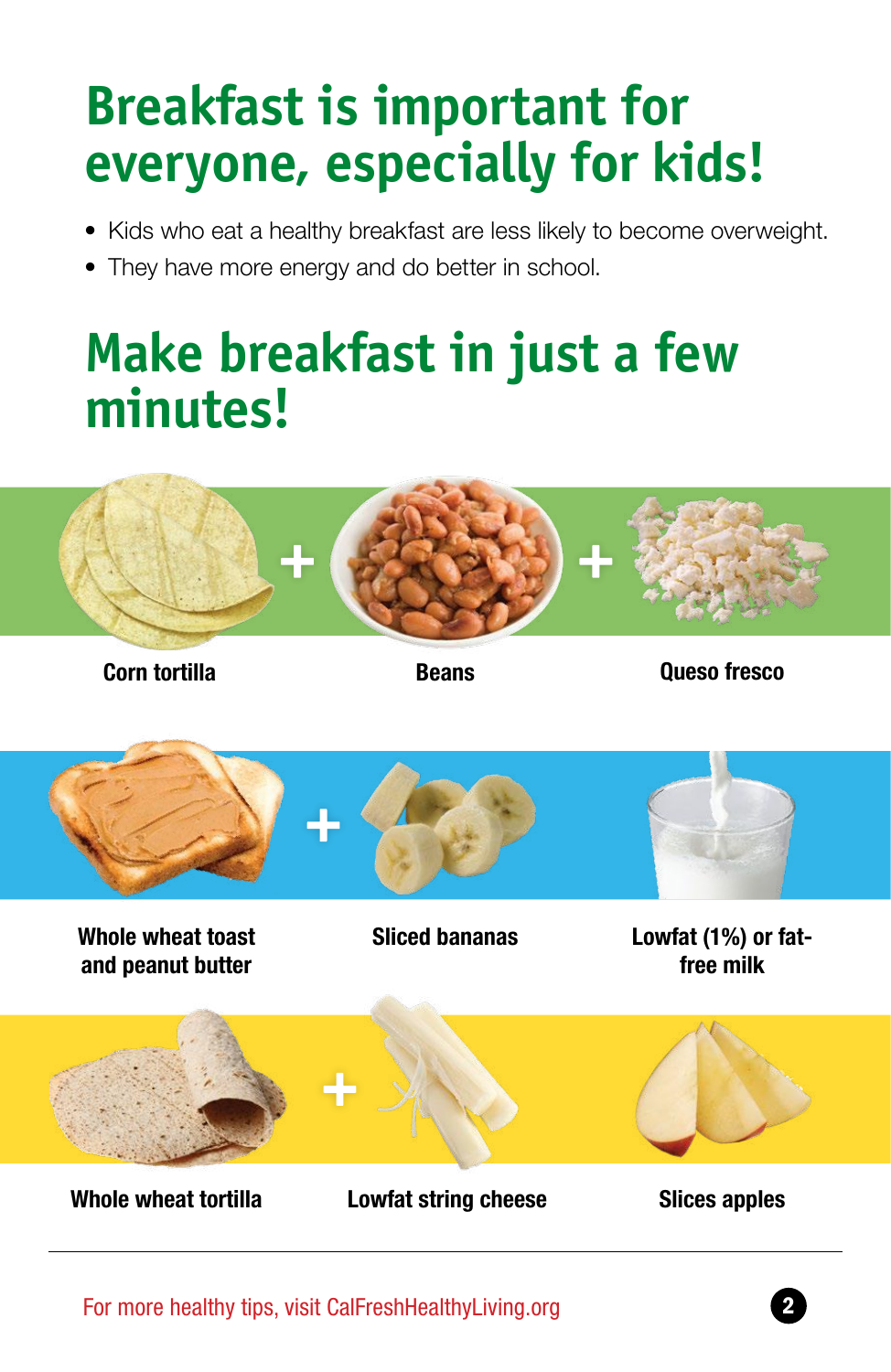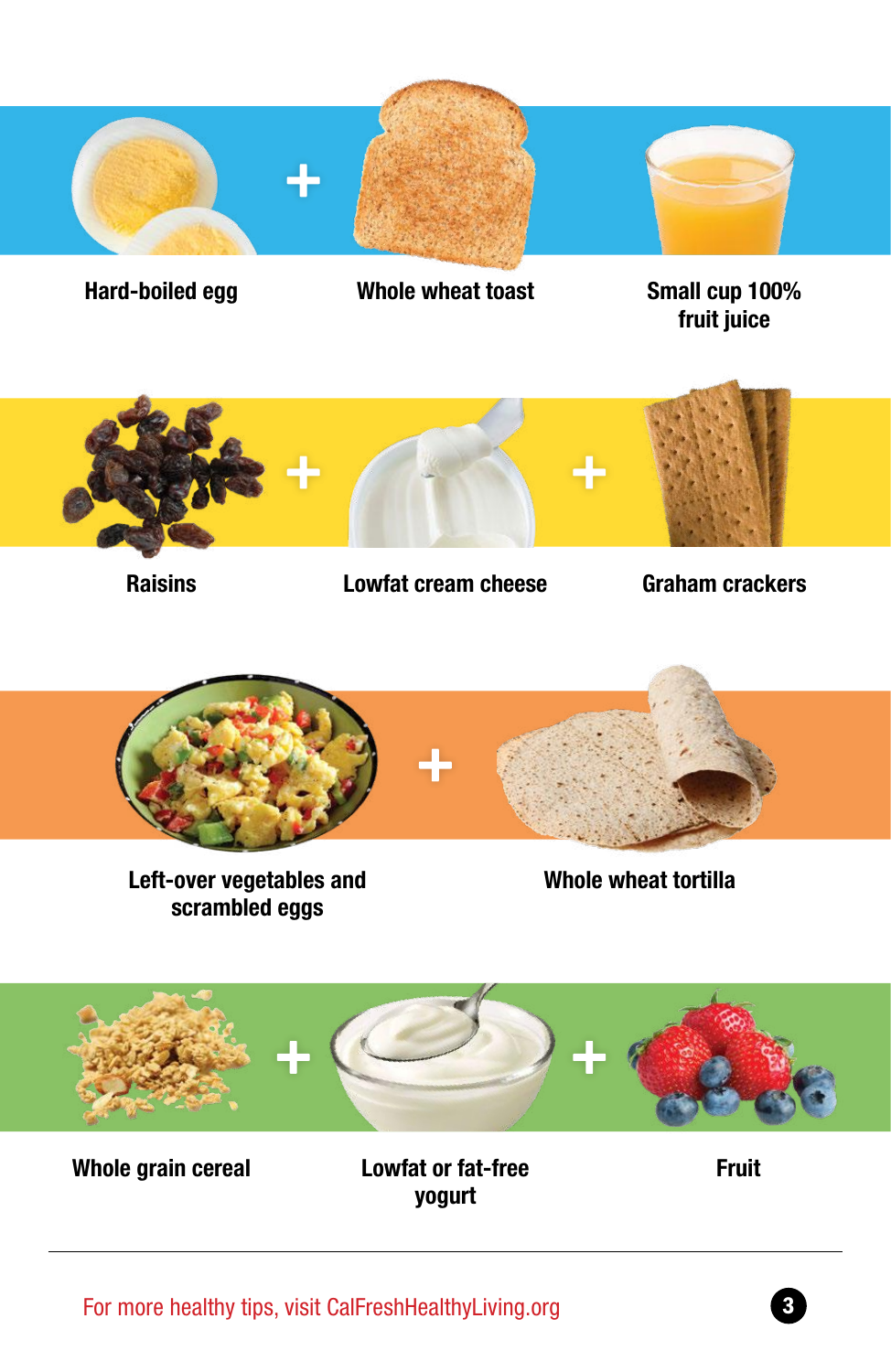# **Time-saving Tips!**

- Tear out these recipes and put them on your fridge!
- Wash and put whole fruit on the table the night before.
- Use a microwave to cook eggs or quick oats in the morning.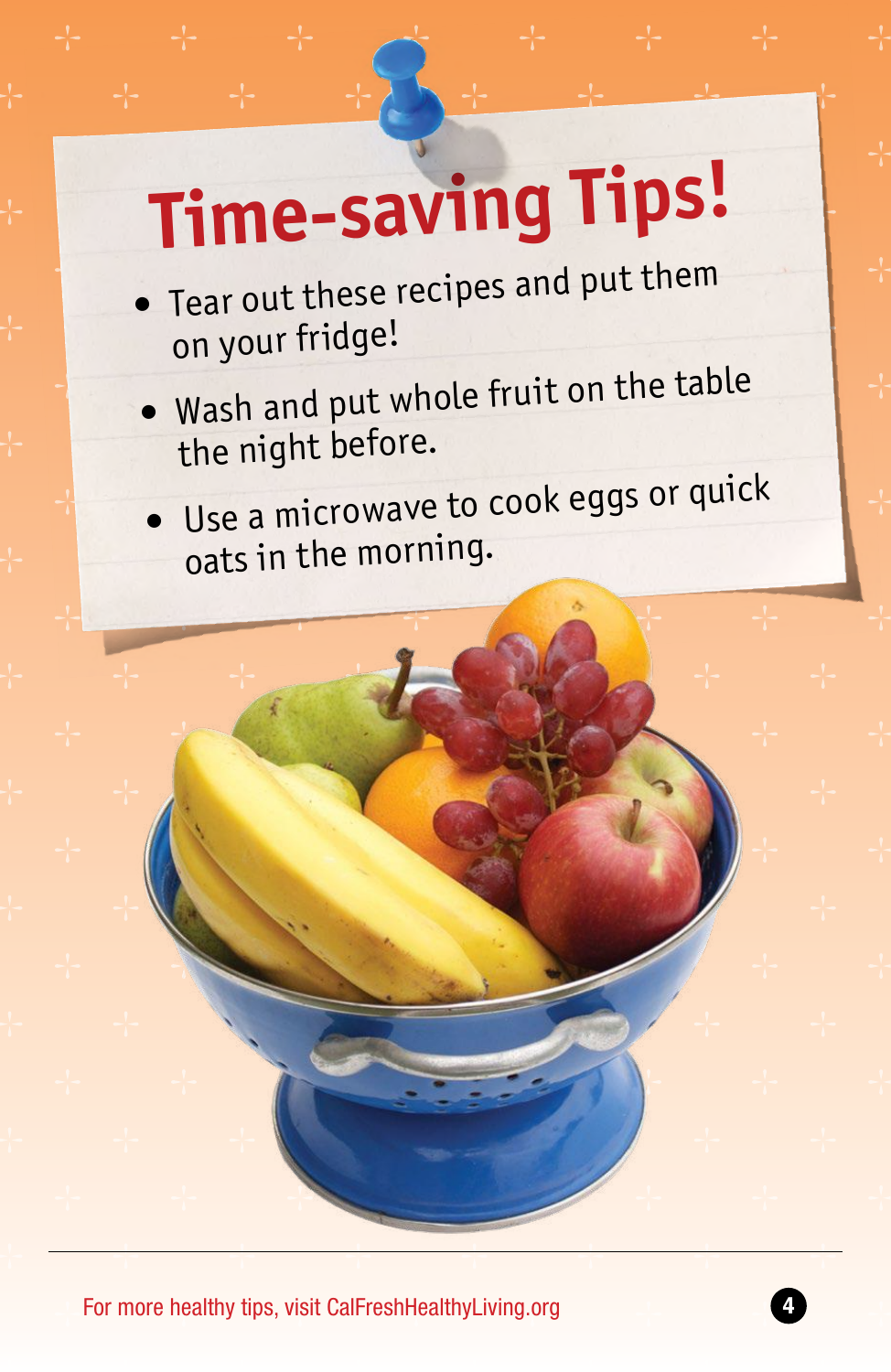# **Zucchini Muffins**

*Make these muffins when you have extra time and freeze them. Pull them out later for a healthy breakfast to take on-the-go.*

**Makes 12 Servings:** 1 muffin per serving **Prep Time:** 15 minutes **Cook Time**: 25 minutes

#### **Nutrition information per serving:**

**Calories:** 142 **Carbohydrate:** 21 g **Dietary Fiber:** 3 g **Protein:** 4 g **Total Fat:** 5 g **Saturated Fat: 1 g Trans Fat:** 0 g **Cholesterol:** 35 mg **Sodium:** 168 mg **Added Sugar:** 4 g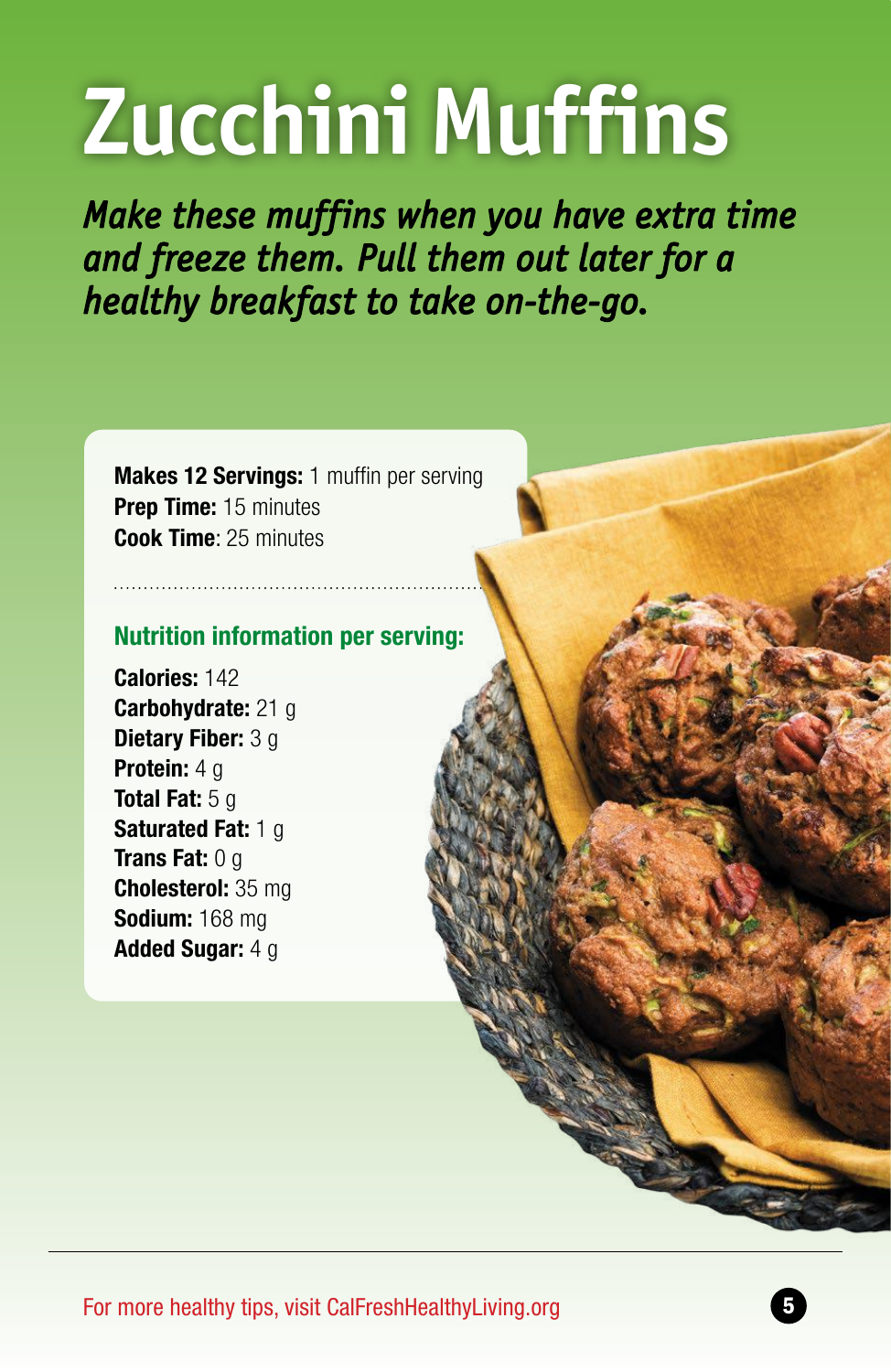### **Zucchini Muffins**

#### **Ingredients**

nonstick cooking spray

- **2** eggs
- **½** cup unsweetened applesauce
- **¼** cup granulated sugar
- **1** teaspoon vanilla extract
- **1¼** cups whole wheat flour
	- **¼** teaspoon salt
- **1** teaspoon baking soda
- **1½** teaspoons ground cinnamon
	- **½** teaspoon ground ginger
	- **¼** teaspoon ground cloves
	- **2** cups grated zucchinis (about 2 small zucchinis)
	- **½** cup raisins
	- **2 ⁄3** cup toasted and chopped pecans or walnuts

#### **Preparation**

- 1. Preheat oven to 350˚F.
- 2. Spray muffin pan (12 muffin cups total) with nonstick cooking spray and set aside.
- 3. In a large bowl, stir together eggs, applesauce, granulated sugar, and vanilla extract.
- 4. In a separate bowl, stir together flour, salt, baking soda, cinnamon, ginger, and cloves.
- 5. Stir flour mixture into egg mixture until just barely blended (there may be a few small lumps).
- 6. Gently stir in zucchinis, raisins, and nuts.
- 7. Divide batter evenly among muffin cups.
- 8. Bake 20 minutes or until a wooden toothpick inserted in the center of a muffin comes out clean.

 *Adapted from recipe courtesy of Cut 'n Clean Greens.*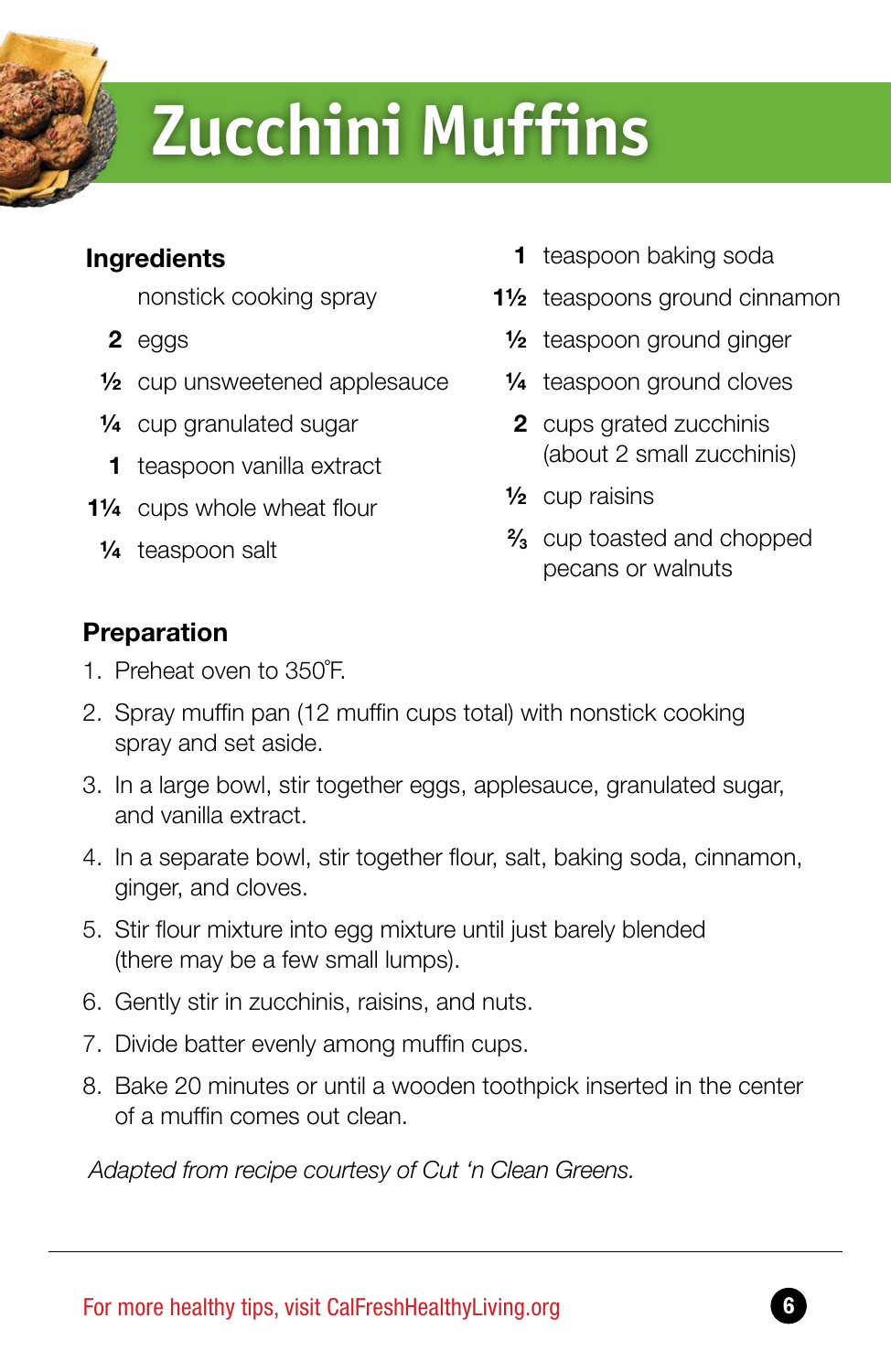## **More Tips!**

- **•** Set out bowls, spoons, and cups the night before.
- Eat breakfast with your child. Talk about what you are eating and what you are looking forward to that day.

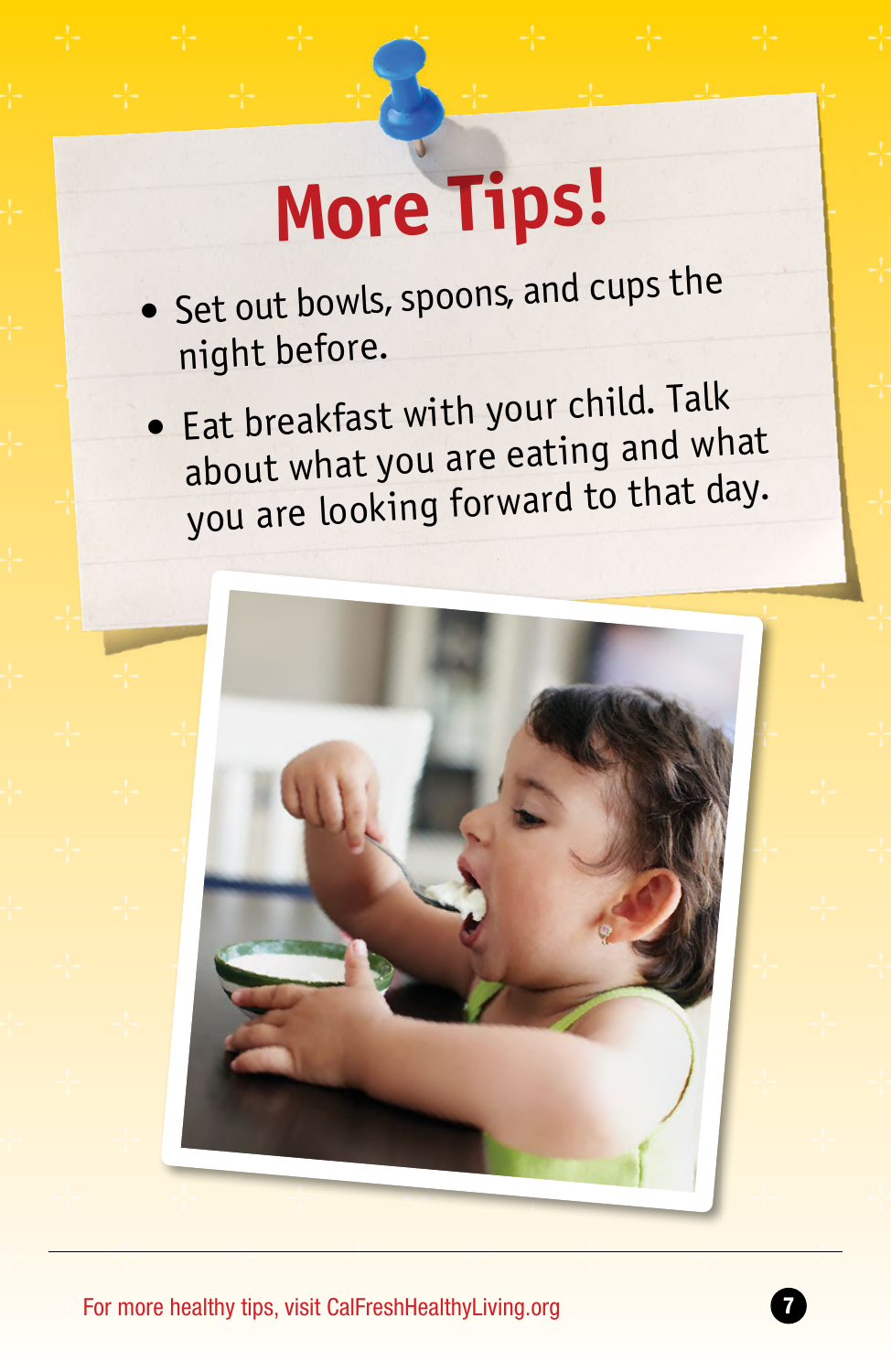## **Banana Berry Smoothie**

*Make a smoothie for a quick on-the-go breakfast or refreshing summertime treat.*

**Makes 2 Servings:** 1<sup>1</sup>/<sub>3</sub> cups per serving **Prep Time:** 5 minutes

#### **Nutrition information per serving:**

**Calories:** 112 **Carbohydrate:** 26 g **Dietary Fiber:** 3 g **Protein:** 3 g **Total Fat:** 0 g **Saturated Fat:** 0 g **Trans Fat:** 0 g **Cholesterol:** 1 mg **Sodium:** 29 mg

. . . . . . . . . . . . . . . . . . .

#### **Ingredients**

- **½** banana, peeled and sliced
- **1** cup unsweetened frozen berries (strawberries, blueberries, and/or blackberries)
- **½** cup 1% lowfat or fat-free milk or soft tofu
- **½** cup 100% orange juice

#### **Preparation**

- 1. Place all ingredients in a blender container. Put lid on tightly.
- 2. Blend until smooth. If mixture is too thick, add ½ cup cold water and blend again.
- 3. Pour into 2 glasses and serve.